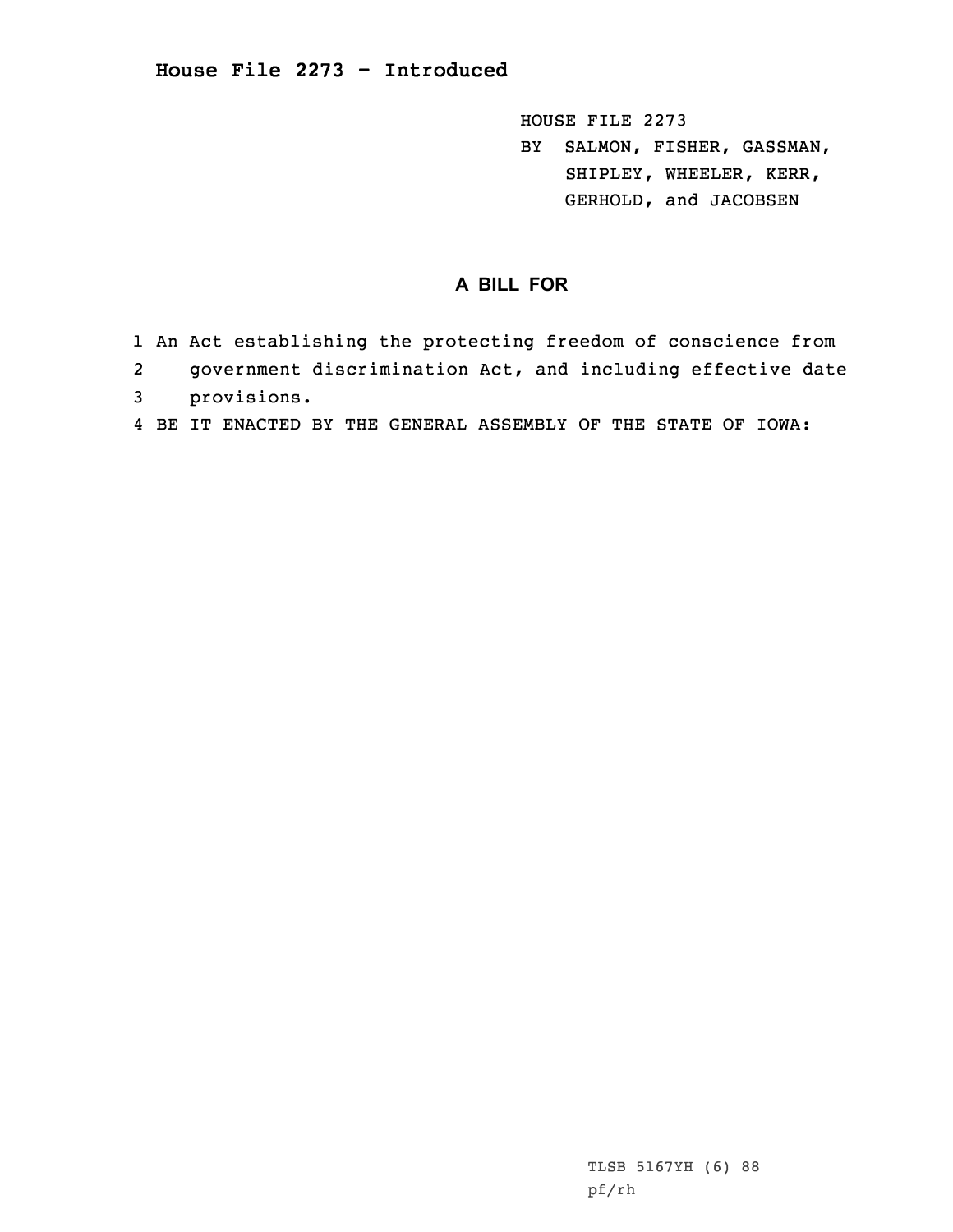1Section 1. NEW SECTION. **216F.1 Title.**

2 This chapter shall be known and may be cited as the <sup>3</sup> *"Protecting Freedom of Conscience from Government Discrimination* 4 *Act"*.

5 Sec. 2. NEW SECTION. **216F.2 Definitions.**

6 As used in this chapter, unless the context otherwise 7 requires:

 1. *"Person"* means an individual or <sup>a</sup> corporation, company, sole proprietorship, partnership, society, club, organization, agency, association, religious organization, or any employee, agent, or volunteer of any of these entities.

12 2. *"Religious organization"* means <sup>a</sup> house of worship, 13 including but not limited to churches, synagogues, shrines, 14 mosques, and temples, or <sup>a</sup> religious group, corporation, 15 association, school or educational institution, ministry, 16 order, society or similar entity, regardless of whether it 17 is integrated or affiliated with <sup>a</sup> church or other house of 18 worship.

 3. *"State"* means any department, commission, board, agency, or agent of the state; any political subdivision of the state and any department, commission, board, agency, or agent of such political subdivision; and any individual or entity acting under color of state law.

24 4. *"State benefit program"* means any program administered 25 or funded by the state, or by any agent on behalf of the state, 26 providing cash, vouchers, payments, grants, contracts, loans, 27 or in-kind assistance.

28 5. *"Unborn child"* means the same as defined in section 29 146A.1.

30 Sec. 3. NEW SECTION. **216F.3 Protection of the free exercise** 31 **of religious beliefs and moral convictions.**

32 1. The sincerely held religious beliefs and moral 33 convictions protected by this chapter include all of the 34 following:

35 *a.* Marriage is or should be recognized as the union of one

-1-

LSB 5167YH (6) 88 pf/rh 1/10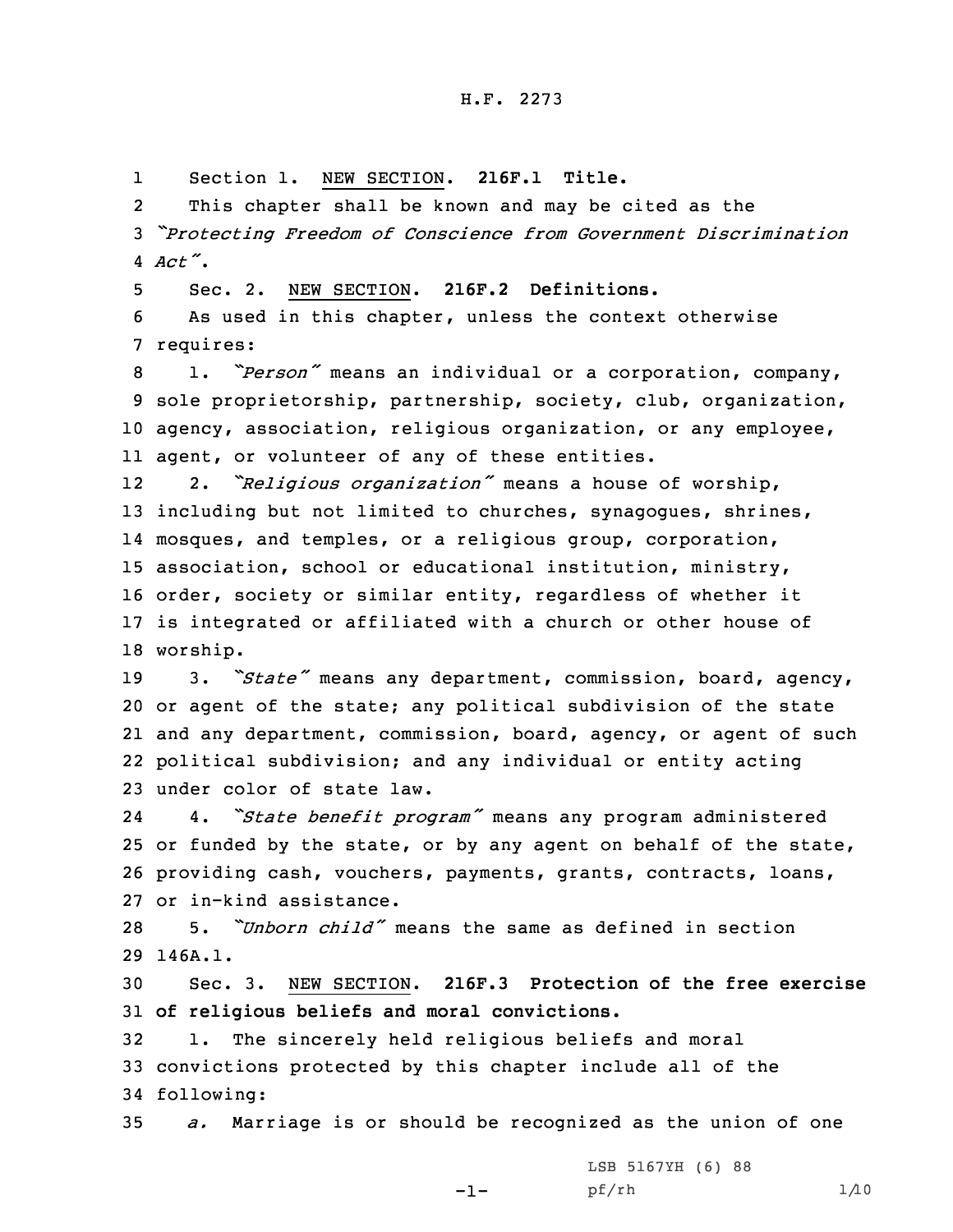1 man and one woman.

2 *b.* The terms *"male"* and *"female"* refer to distinct and 3 immutable biological sexes that are determinable by anatomy and 4 genetics by the time of birth.

5 *c.* An unborn child is recognized as fully human from the 6 moment of conception and life should be sacred and valued from 7 the moment of conception.

 2. Notwithstanding any law to the contrary, the state shall not take any discriminatory or adverse action against <sup>a</sup> person, wholly or partially, on the basis that such person does any of the following:

12 *a.* Solemnizes or declines to solemnize any marriage, or provides or declines to provide services, accommodations, facilities, goods, or privileges for <sup>a</sup> purpose related to the solemnization, formation, celebration, or recognition of any marriage, based upon or in <sup>a</sup> manner consistent with <sup>a</sup> sincerely held religious belief or moral conviction described in subsection 1.

 *b.* Makes any employment-related decision including but not limited to <sup>a</sup> decision whether or not to hire, terminate, or discipline another person whose conduct or religious beliefs are inconsistent with those of the person, based upon or in <sup>a</sup> manner consistent with <sup>a</sup> sincerely held religious belief or moral conviction described in subsection 1.

 *c.* Makes any decision concerning the sale, rental, occupancy, or terms and conditions of occupying <sup>a</sup> dwelling or other housing under the person's control, based upon or in <sup>a</sup> manner consistent with <sup>a</sup> sincerely held religious belief or moral conviction described in subsection 1.

 *d.* Advertises, provides, or facilitates adoption or foster care, when the person has provided or declined to provide any adoption, foster care, or related service based upon or in <sup>a</sup> manner consistent with <sup>a</sup> sincerely held religious belief or moral conviction described in subsection 1.

35 *e.* Guides, instructs, or raises <sup>a</sup> child, who has been

 $-2-$ 

LSB 5167YH (6) 88 pf/rh 2/10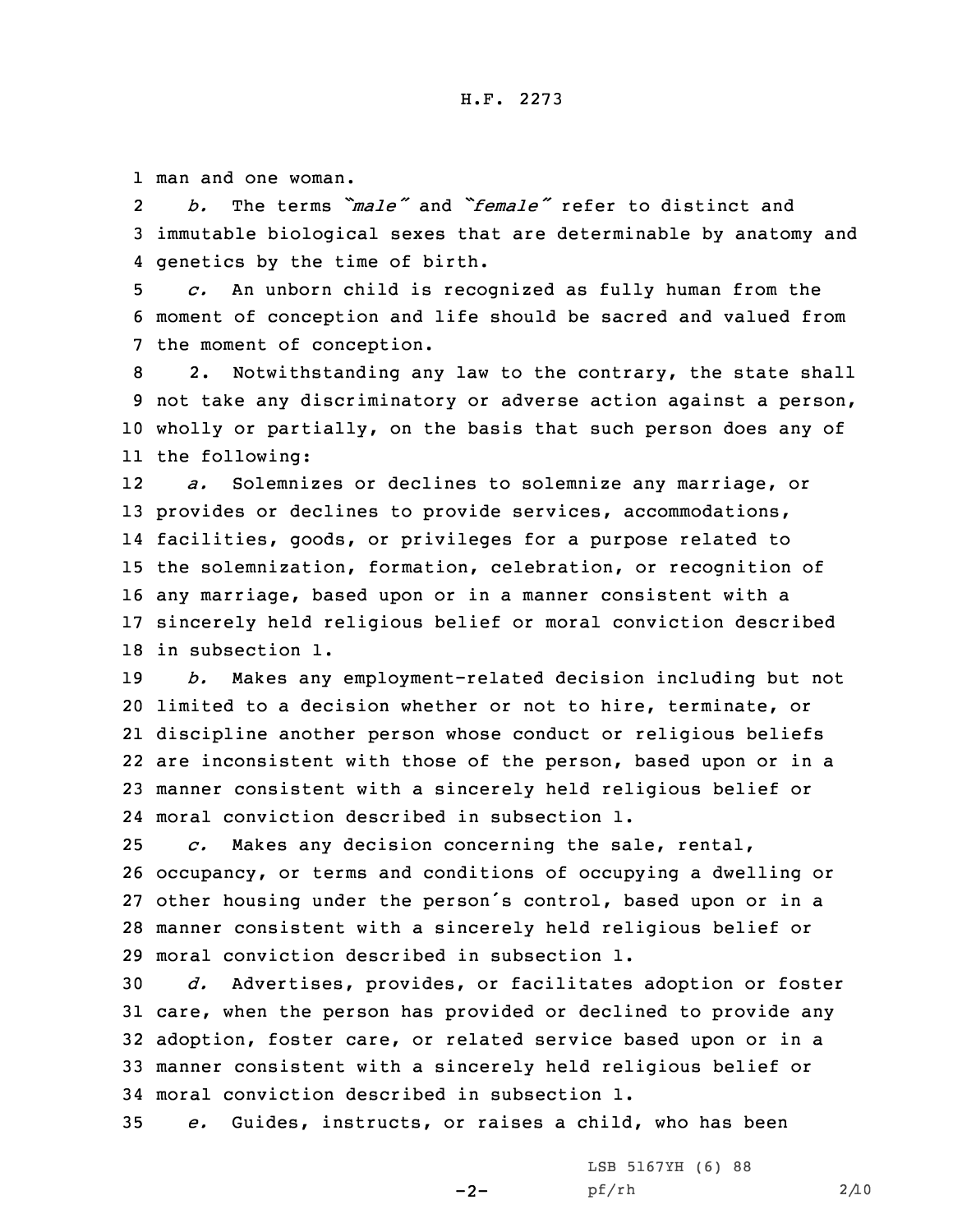placed in the care or custody of the person as <sup>a</sup> foster or adoptive child, based upon or in <sup>a</sup> manner consistent with <sup>a</sup> sincerely held religious belief or moral conviction described in subsection 1.

 *f.* Declines to participate in the provision of treatments, counseling, or surgeries related to sex reassignment or gender identity transitioning or declines to participate in the provision of psychological, counseling, or fertility services based upon <sup>a</sup> sincerely held religious belief or moral conviction described in subsection 1.

11 *g.* Establishes sex-specific standards or policies concerning employee or student dress or grooming, or concerning access to restrooms, spas, baths, showers, dressing rooms, locker rooms, or other intimate facilities or settings, based upon or in <sup>a</sup> manner consistent with <sup>a</sup> sincerely held religious belief or moral conviction described in subsection 1.

 *h.* If the person is <sup>a</sup> state employee, lawfully speaks or engages in expressive conduct based upon or in <sup>a</sup> manner consistent with <sup>a</sup> sincerely held religious belief or moral conviction described in subsection 1, if any of the following 21 applies:

22 (1) The state employee's speech or expressive conduct occurs in the workplace, and the speech or expressive conduct is consistent with the time, place, manner and frequency of any other expression of <sup>a</sup> religious, political, or moral belief or conviction allowed.

 (2) The state employee's speech or expressive conduct occurs outside the workplace, and the speech or expressive conduct is in the employee's personal capacity and outside the course of performing work duties.

 *i.* (1) If the person is employed by or acting on behalf of the state and is authorized to license marriages seeks recusal from licensing legally valid marriages based upon or in <sup>a</sup> manner consistent with <sup>a</sup> sincerely held religious belief or moral conviction described in subsection 1. Any person making

 $-3-$ 

LSB 5167YH (6) 88 pf/rh 3/10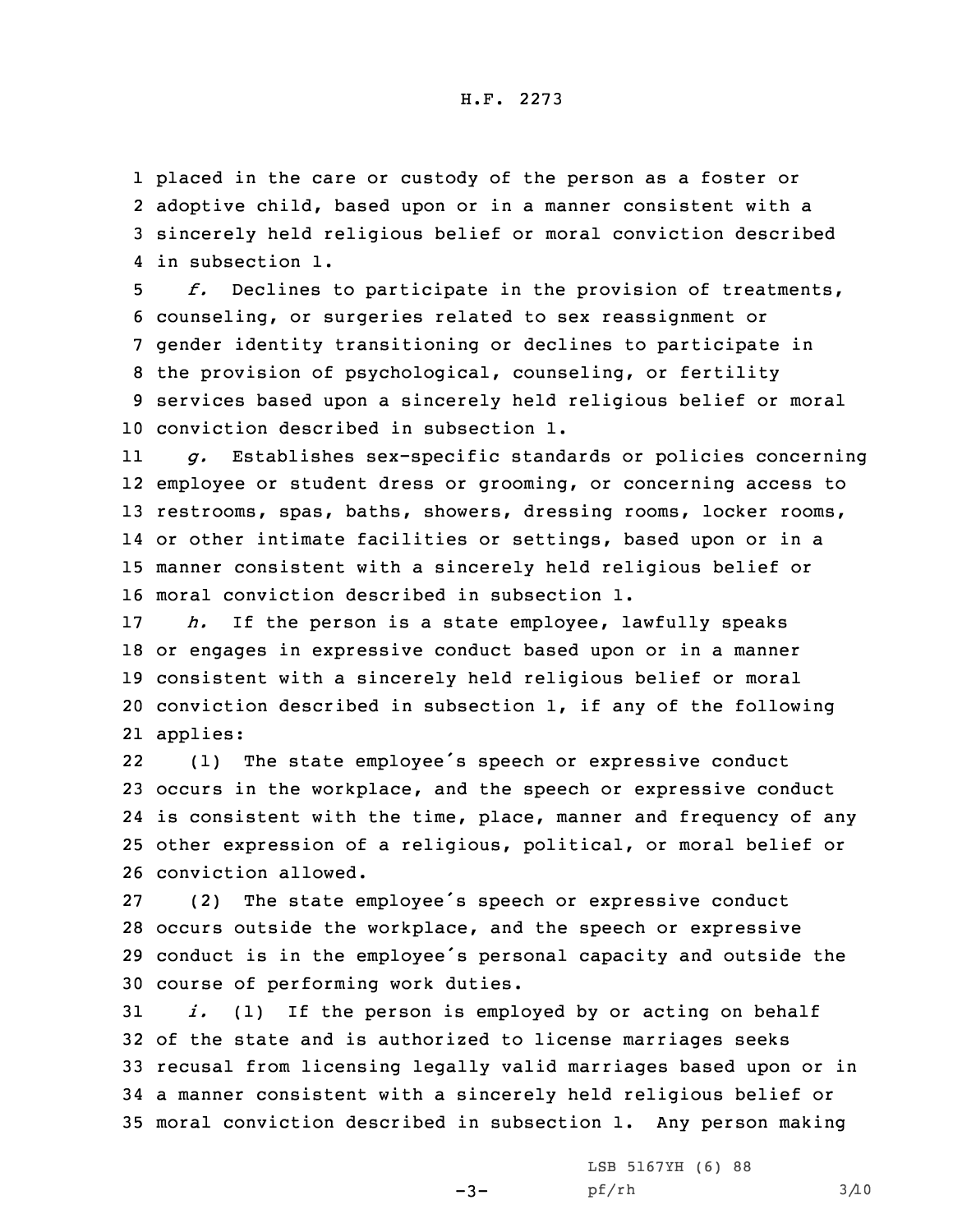## H.F. 2273

 such recusal shall provide prior written notice to the state registrar of vital statistics who shall keep <sup>a</sup> record of such recusal. The person providing such <sup>a</sup> recusal shall take all necessary steps to ensure that the licensing of any legally valid marriage is not impeded or delayed as <sup>a</sup> result of any 6 recusal.

 (2) If the person is employed by or acting on behalf of the state and is authorized to perform or solemnize marriages including but not limited to judges, magistrates, justices of the peace or their deputies, and seeks recusal from performing or solemnizing lawful marriages based upon or in <sup>a</sup> manner consistent with <sup>a</sup> sincerely held religious belief or moral conviction described in subsection 1. Any person providing such <sup>a</sup> recusal shall provide prior written notice to the state court administrator. The state court administrator shall take all necessary steps to ensure that the performance or solemnization of any legally valid marriage is not impeded or delayed as <sup>a</sup> result of any recusal.

 *j.* Refuses to perform, assist, or participate in <sup>a</sup> medical procedure which will result in an abortion in accordance with chapter 146 based upon or in <sup>a</sup> manner consistent with <sup>a</sup> sincerely held religious belief or moral conviction described in subsection 1.

24 3. As used in this section, *"discriminatory or adverse action"* means any action taken by the state against <sup>a</sup> person described in subsection 2 that results in any of the following: *a.* Altering in any way the tax treatment of, or causing any tax, penalty, or payment to be assessed against, or denying, delaying, revoking, or otherwise making unavailable an exemption from taxation of such persons. To the extent the state relies on the determination of <sup>a</sup> federal entity in determining the tax treatment of <sup>a</sup> person, the determination of the federal entity shall be imputed to the state under this paragraph.

35 *b.* Applying or causing to be applied, <sup>a</sup> fine, penalty, fee,

 $-4-$ 

LSB 5167YH (6) 88 pf/rh 4/10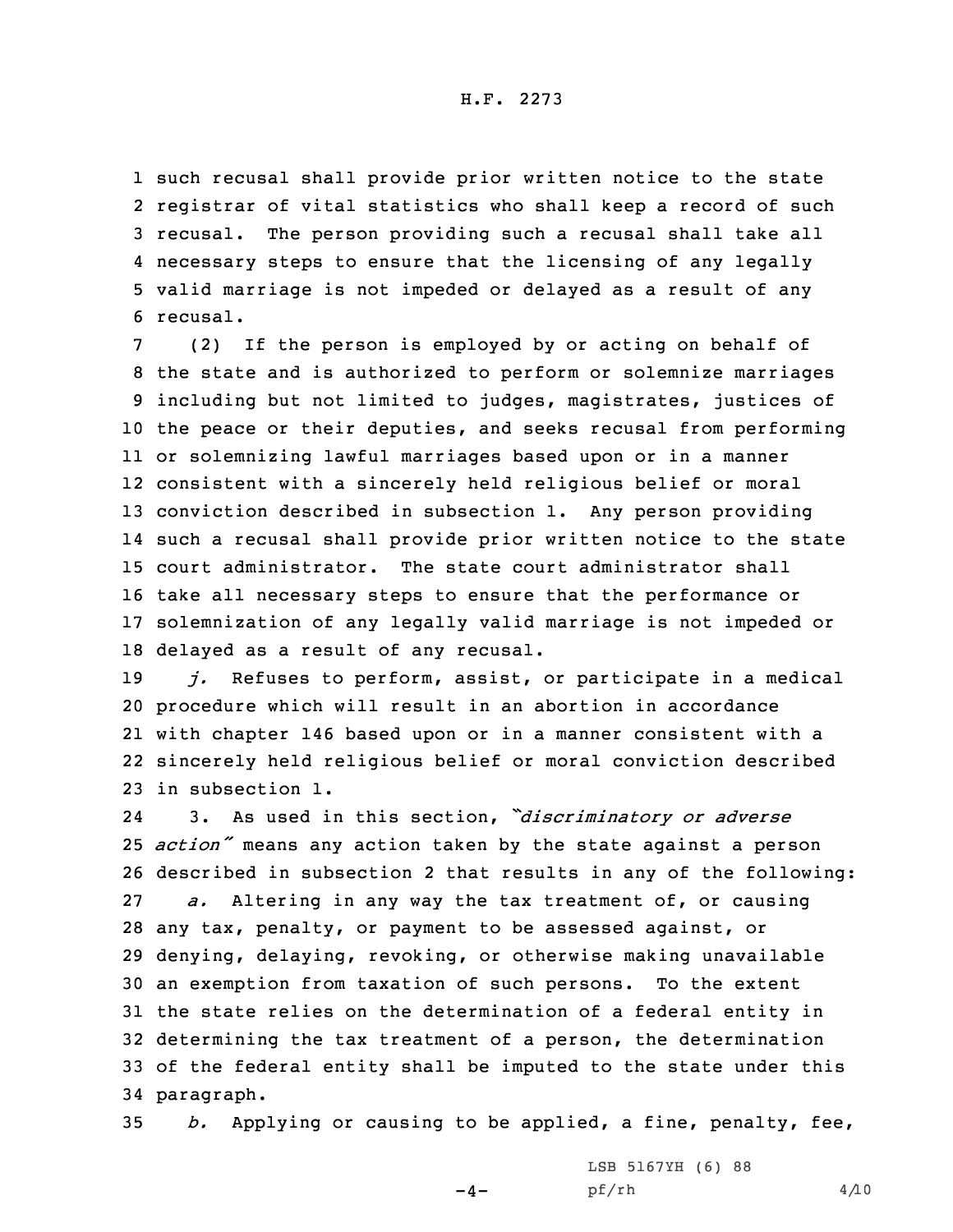1 or injunction against such person.

2 *c.* Disallowing, denying, or otherwise making unavailable <sup>a</sup> 3 deduction for state tax purposes of any charitable contribution 4 made to or by such person.

 *d.* Withholding, reducing, excluding, terminating, materially altering the terms or conditions of, or otherwise making unavailable or denying any state grant, contract, subcontract, cooperative agreement, guarantee, loan, scholarship, diploma, grade, recognition, license, certification, accreditation, custody award or agreement, or other similar benefit, position, or status from or to such 12 person.

13 *e.* Withholding, reducing, excluding, terminating, or 14 otherwise making unavailable or denying any entitlement or 15 benefit under <sup>a</sup> state benefit program from or to such person.

 *f.* Refusing to hire or promote, forcing to resign, firing, demoting, sanctioning, disciplining, or materially altering the terms or conditions of employment, or retaliating or taking any other adverse employment action against <sup>a</sup> person employed or commissioned by the state.

21 *g.* Withholding, reducing, excluding, terminating, or 22 otherwise making unavailable or denying access to or an 23 entitlement to state property, facilities, educational 24 institutions, speaking forums whether traditional, limited, or 25 nonpublic, or charitable fundraising campaigns from or to such 26 person.

27 *h.* Investigating or initiating an investigation, claim, or 28 administrative proceeding of such person, if that person would 29 not otherwise be subject to such action.

 4. The state shall consider accredited, licensed, or certified any person that would otherwise be accredited, licensed, or certified, respectively, for any purposes under state law but for <sup>a</sup> determination against such person wholly or partially on the basis that the person believes, speaks, or acts in accordance with <sup>a</sup> sincerely held religious belief or

 $-5-$ 

LSB 5167YH (6) 88  $pf/rh$  5/10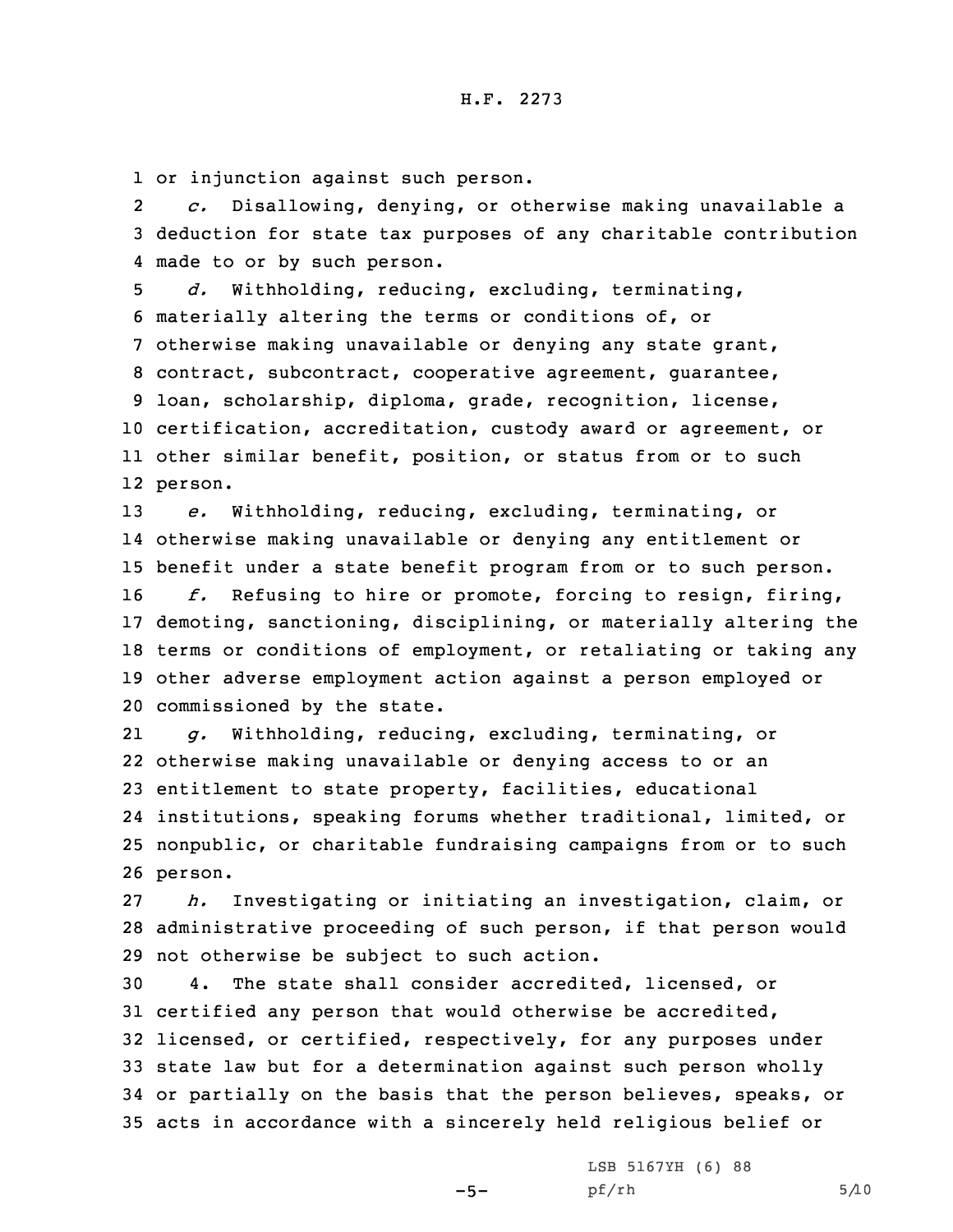1 moral conviction described in subsection 1.

2 Sec. 4. NEW SECTION. **216F.4 Cause of action and relief —— standing —— attorney fees and costs —— state enforcement.** 4 1. <sup>A</sup> person may assert an actual or threatened violation of this chapter as <sup>a</sup> claim or defense in any judicial or administrative proceeding and obtain compensatory damages, injunctive relief, declaratory relief, or any other appropriate relief. Standing to assert <sup>a</sup> claim or defense under this section shall be governed by the general rules of standing under the laws of this state.

11 2. <sup>A</sup> person may bring an action to assert <sup>a</sup> claim under this 12 chapter no later than two years after the date the person knew 13 or should have known that <sup>a</sup> discriminatory or adverse action 14 was taken against the person.

 3. Notwithstanding any provision of law to the contrary, an action under this section may be commenced, and relief may be granted, in <sup>a</sup> court of this state without regard to whether the person commencing the action has sought or exhausted available administrative remedies.

 4. In any action or proceeding to enforce <sup>a</sup> provision of this chapter, <sup>a</sup> prevailing party who establishes <sup>a</sup> violation of this chapter shall be entitled to recover reasonable attorney fees and costs.

24 5. In addition to or in lieu of <sup>a</sup> person asserting <sup>a</sup> violation of this chapter under subsection 1, the office of the attorney general may also bring an action for injunctive or declaratory relief against this state to enforce compliance with this chapter. This subsection shall not be construed to deny, impair, or otherwise affect any right or authority of the office of the attorney general or this state, acting under any law other than this subsection, to institute or intervene in any proceeding.

33 Sec. 5. NEW SECTION. **216F.5 Rules of construction.** 34 1. This chapter shall be construed in favor of <sup>a</sup> broad 35 protection of free exercise of religious beliefs and moral

 $-6-$ 

LSB 5167YH (6) 88 pf/rh 6/10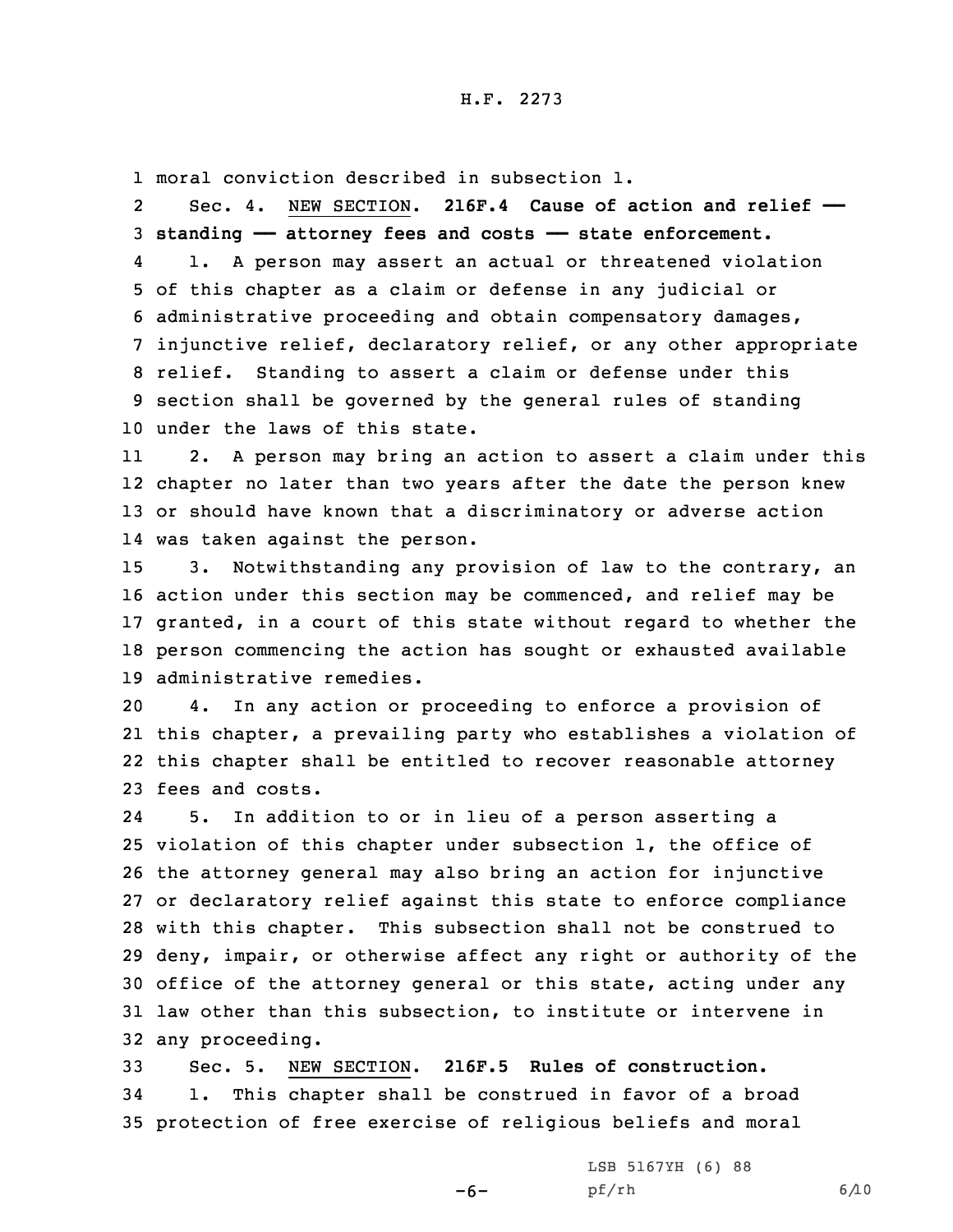1 convictions, to the maximum extent permitted by the terms of 2 this chapter and the Constitution of the State of Iowa and the 3 Constitution of the United States.

4 2. This chapter shall not be construed to prevent this state 5 from providing, either directly or through an individual or 6 entity not seeking protection under this chapter, any benefit 7 or service authorized under state law.

 3. This chapter shall not be construed to authorize <sup>a</sup> medical provider, hospital, clinic, hospice program, or health care facility to deny visitation, to refuse to recognize an attorney in fact under <sup>a</sup> durable power of attorney for health care pursuant to chapter 144B, or to refuse to provide life-saving or emergency medical treatment necessary to cure an illness or disease.

 4. The protection of the free exercise of sincerely held religious beliefs and moral convictions afforded by this chapter is in addition to the protections provided under federal law, state law, and the Constitution of the State of Iowa and the Constitution of the United States. This chapter shall not be construed to preempt or repeal any state or local law that is equally or more protective of the free exercise of sincerely held religious beliefs or moral convictions, and this chapter shall not be construed to narrow the meaning or application of any state or local law protecting the free exercise of sincerely held religious beliefs or moral convictions.

 5. This chapter applies to, and in case of conflict supersedes, any state law that impinges on the free exercise of sincerely held religious beliefs and moral convictions protected by this chapter, unless <sup>a</sup> conflicting state law is expressly made exempt from the application of this chapter. This chapter also applies to, and in cases of conflict supersedes, any ordinance, rule, regulation, order, opinion, decision, practice or other exercise of state authority that impinges on the free exercise of sincerely held religious

 $-7-$ 

LSB 5167YH (6) 88 pf/rh 7/10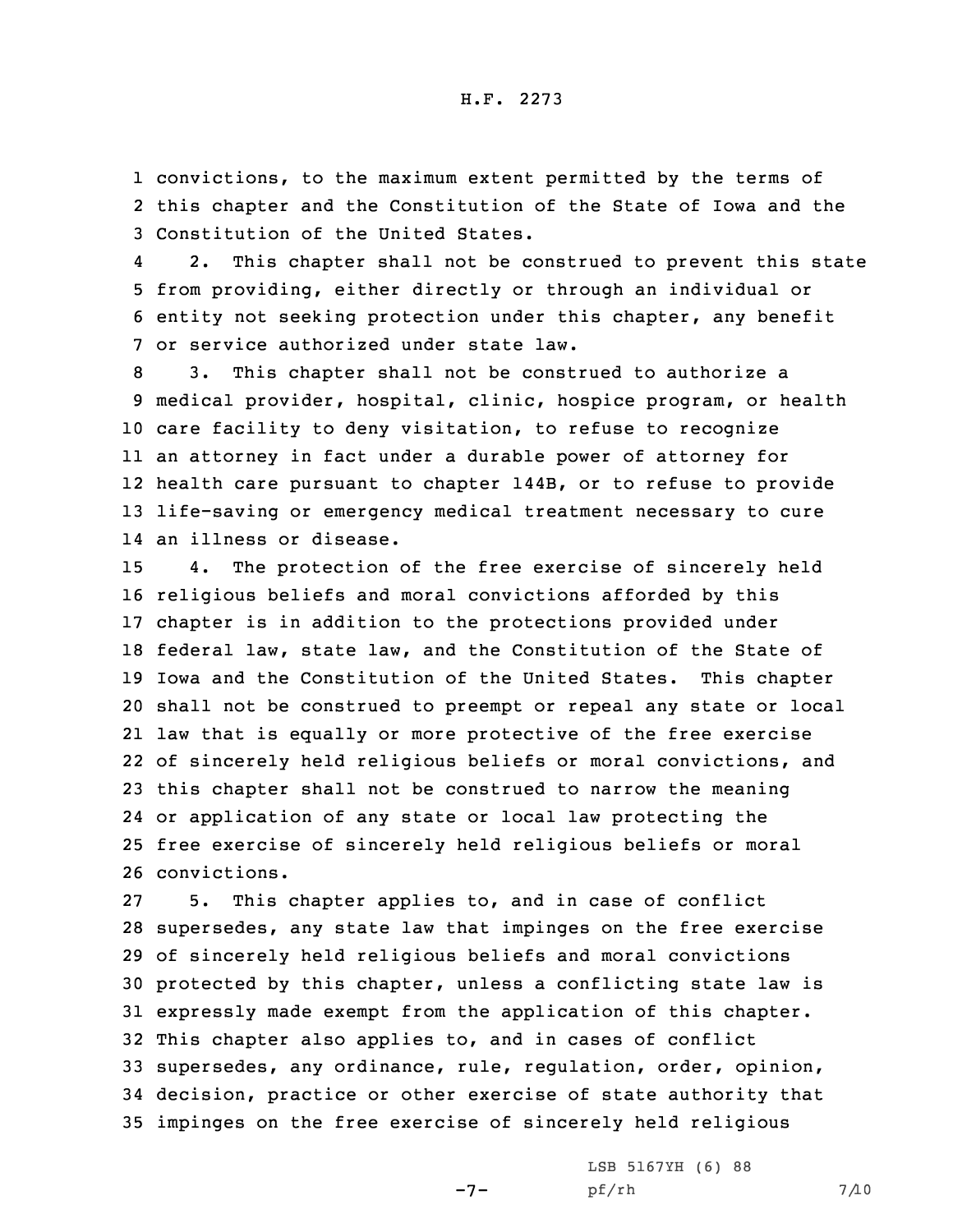1 beliefs and moral convictions protected by this chapter.

2Sec. 6. NEW SECTION. **216F.6 Severability.**

 If any provision of this chapter or the application thereof to any person or circumstances is held invalid, the invalidity shall not affect other provisions or applications of this chapter which can be given effect without the invalid provisions or application and, to this end, the provisions of this chapter are severable.

9 Sec. 7. EFFECTIVE DATE. This Act takes effect thirty days 10 after enactment.

11

12

 **The inclusion of this explanation does not constitute agreement with** <sup>13</sup> **the explanation's substance by the members of the general assembly.**

EXPLANATION

14 This bill establishes the "Protecting Freedom of Conscience from Government Discrimination Act" and provides definitions. The bill provides that the sincerely held religious beliefs and moral convictions protected by the bill include: marriage is or should be recognized as the union of one man and one woman; the terms "male" and "female" refer to distinct and immutable biological sexes that are determinable by anatomy and genetics by the time of birth; and an unborn child is recognized as fully human from the moment of conception and life should be sacred and valued from the moment of conception. 24 The bill provides that notwithstanding any law to the contrary, the state shall not take any discriminatory or adverse action against <sup>a</sup> person, wholly or partially on the basis that such person takes certain actions, as specified in the bill, based upon the sincerely held religious beliefs and

29 moral convictions protected by the bill.

 The bill specifies the discriminatory or adverse actions prohibited by the state against <sup>a</sup> person protected under the bill; and provides that <sup>a</sup> person may assert an actual or threatened violation of the bill as <sup>a</sup> cause of action in any judicial or administrative proceeding and obtain compensatory damages, injunctive relief, declaratory relief, or any other

 $-8-$ 

LSB 5167YH (6) 88 pf/rh 8/10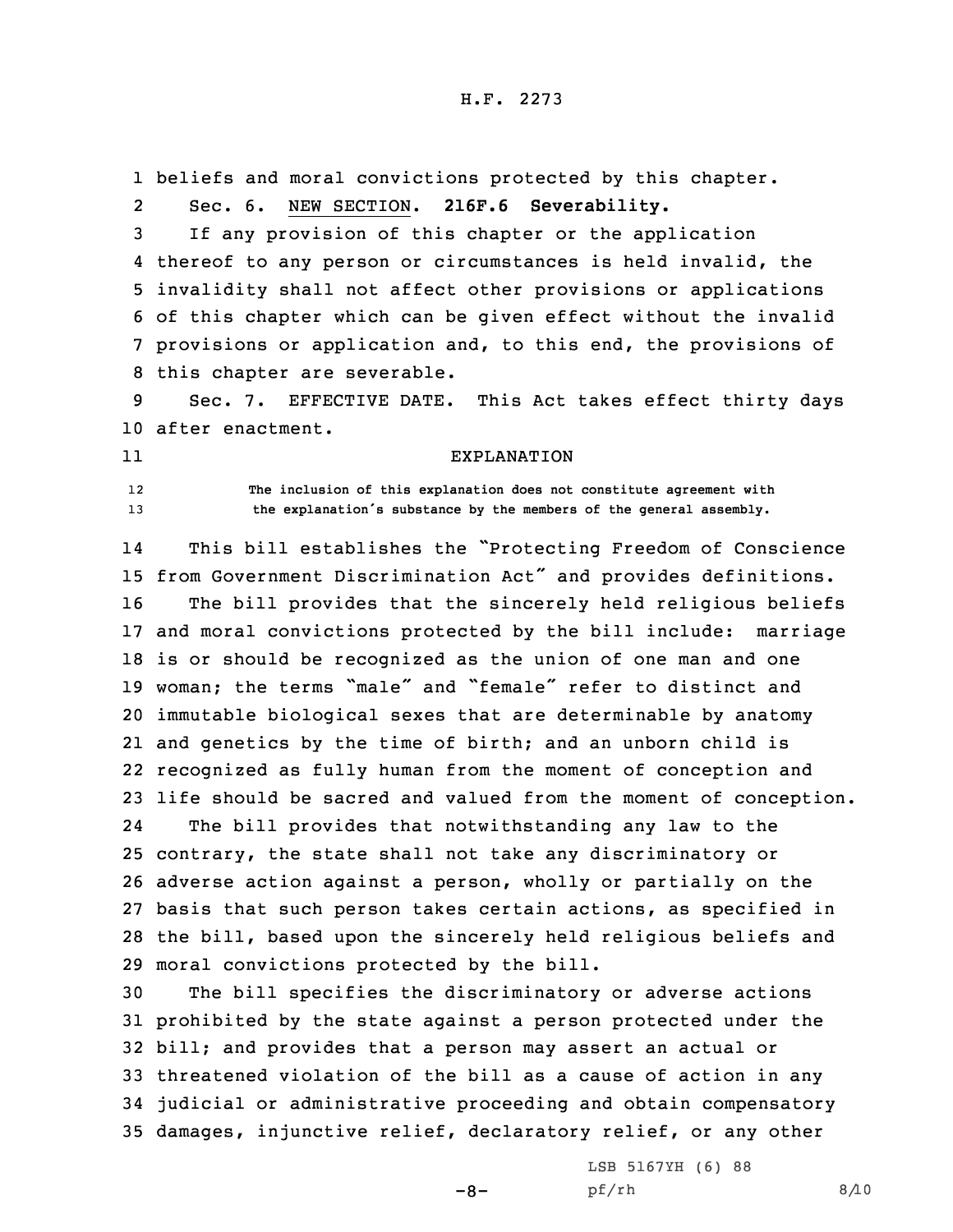appropriate relief. <sup>A</sup> person may bring an action to assert <sup>a</sup> claim under the bill no later than two years after the date the person knew or should have known that <sup>a</sup> discriminatory or adverse action was taken against the person. Standing to assert <sup>a</sup> claim or defense under the bill is governed by the general rules of standing under the laws of this state. Notwithstanding any provision of law to the contrary, an action under the bill may be commenced, and relief may be granted, in <sup>a</sup> court of this state without regard to whether the person commencing the action has sought or exhausted available administrative remedies. <sup>A</sup> prevailing party in an action under the bill who establishes <sup>a</sup> violation of the bill is entitled to recover reasonable attorney fees and costs. The office of the attorney general may also bring an action for injunctive or declaratory relief against this state to enforce compliance with the bill. The bill is not to be construed to deny, impair, or otherwise affect any right or authority of the office of the attorney general or the state, acting under any law other than the bill, to institute or intervene in any proceeding.

 The bill is to be construed in favor of <sup>a</sup> broad protection of the free exercise of sincerely held religious beliefs and moral convictions, to the maximum extent permitted by the terms of the bill and the Constitutions of the State of Iowa and of the United States. The bill is not to be construed to prevent the state from providing any benefit or service authorized under state law. The bill is also not to be construed to authorize <sup>a</sup> medical provider, hospital, clinic, hospice program, or health care facility to deny visitation, to refuse to recognize an attorney in fact under <sup>a</sup> durable power of attorney for health care pursuant to Code chapter 144B, or to refuse to provide life-saving or emergency medical treatment necessary to cure illness or disease. The protection of the free exercise of sincerely held religious beliefs and moral convictions afforded by the bill is in addition to the protections provided under federal law, state law, and the Constitutions of the State

 $-9-$ 

LSB 5167YH (6) 88 pf/rh 9/10